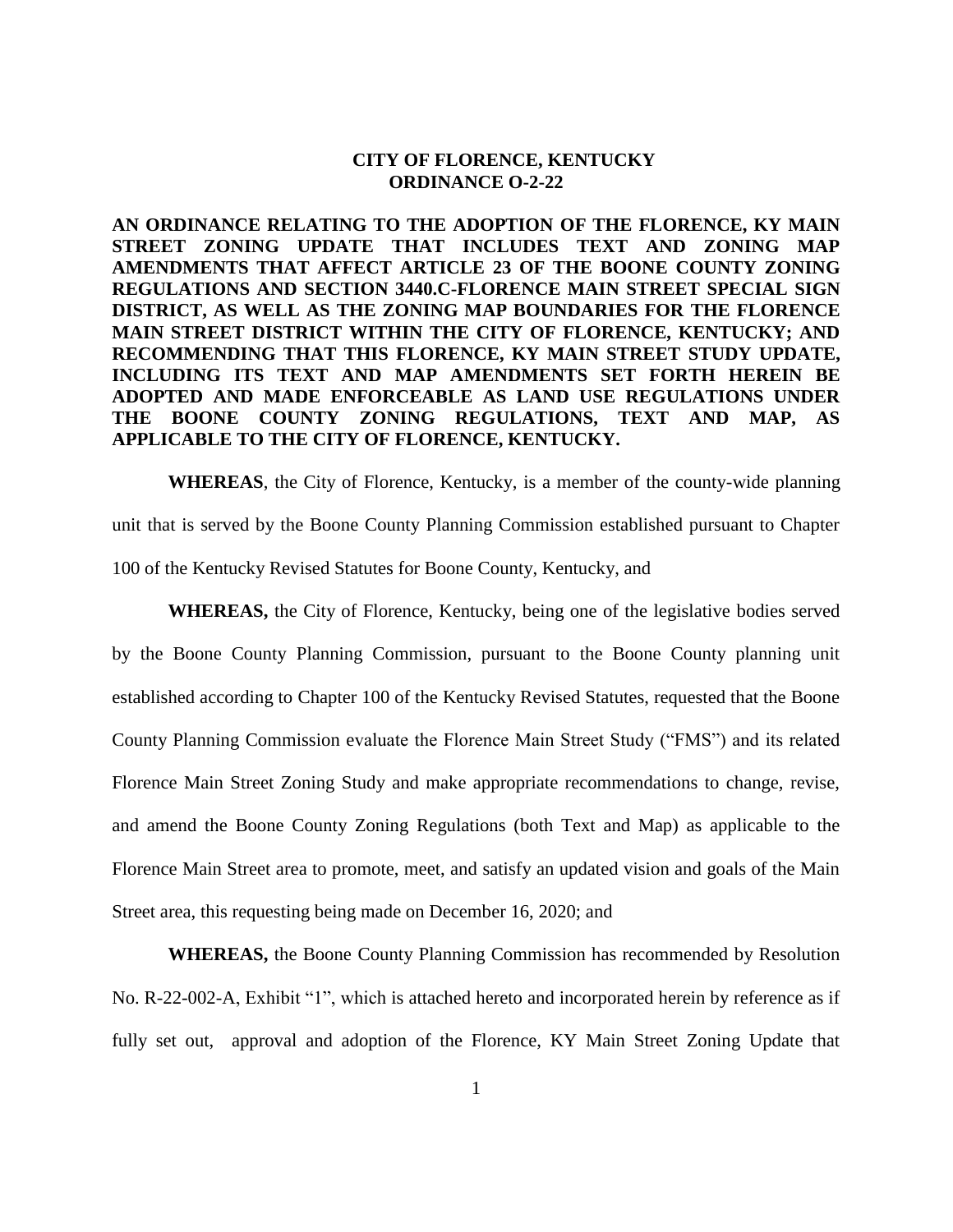includes text and zoning map amendments that affect Article 23 of the Boone County Zoning Regulations and Section 3440.C-Florence Main Street Special Sign District, as well as the zoning map boundaries for the Florence Main Street District within the City of Florence, Kentucky; and recommended that the Florence, KY Main Street Study Update, including its text and map amendments set forth therein be adopted and made enforceable as land use regulations under the Boone County Zoning Regulations, text and map, as applicable to the City of Florence, Kentucky.

**WHEREAS,** the recommendation for approval of these text amendments from the Boone County Planning Commission are based upon certain findings attached to, and made part of, that Commission's Resolution, all of which have been reviewed by the City Council for the City of Florence, Kentucky.

# **NOW, THEREFORE, BE IT ORDAINED BY THE CITY OF FLORENCE, KENTUCKY, AS FOLLOWS:**

#### **SECTION I**

That the Staff Report dated December 1, 2021, to consider the 2021 Florence, KY Main Street Study Zoning Update ("FMS Update"), and the Staff PowerPoint Presentation made at the December 1, 2021, Boone County Planning Commission Public Hearing, Exhibit "A" to Resolution No. R-22-002-A, shall be and is hereby adopted and approved as part of the Record to support the 2021 FMS Update, and is incorporated herein by reference as if fully set out.

## **SECTION II**

That the 2021 Florence, KY Main Street Zoning Study Update ("FMS Update") attached to that Staff Report and presented at the December 1, 2021, Boone County Planning Commission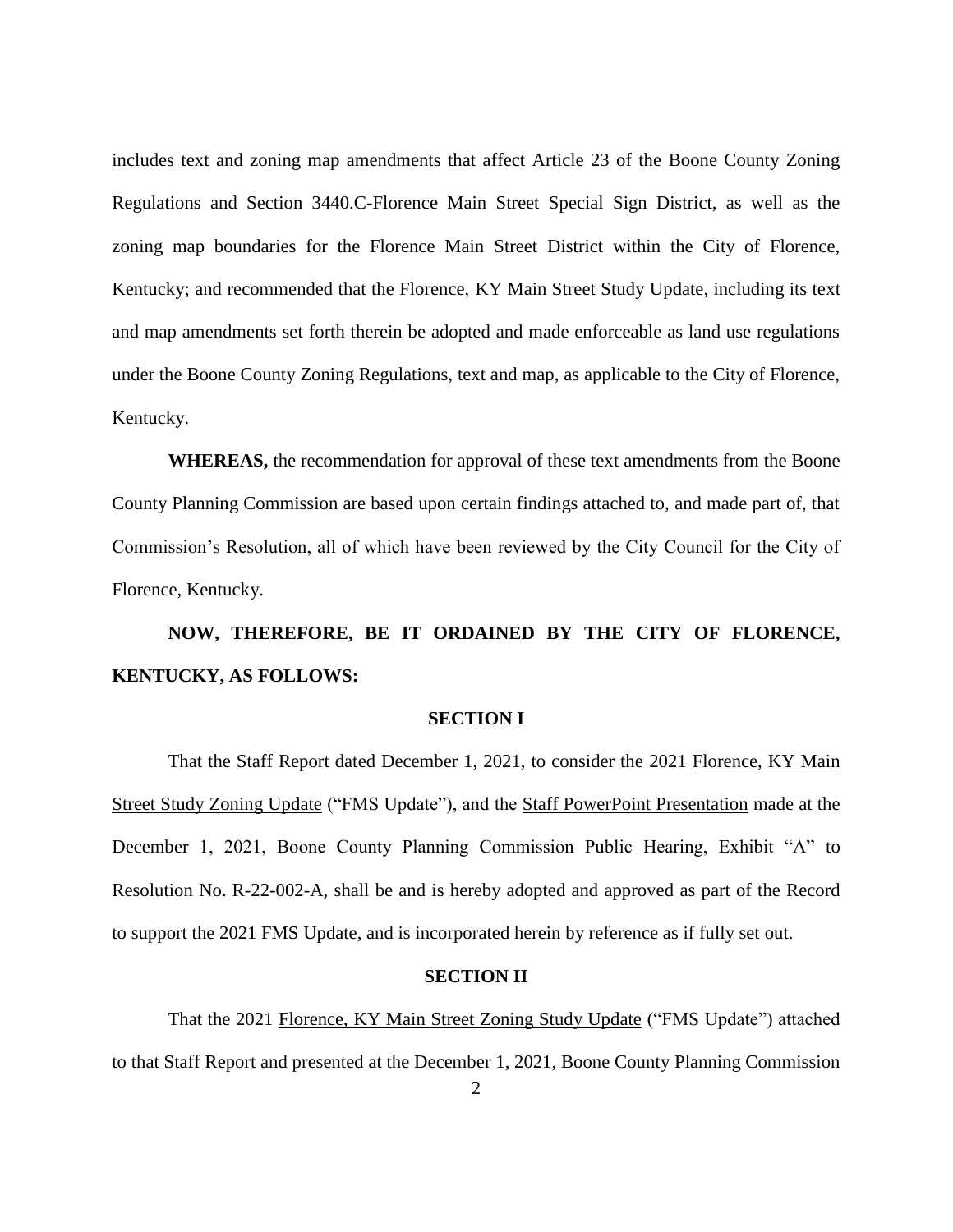Public Hearing, Exhibit "B" to Resolution No. R-22-002-A, shall be and is hereby adopted and approved as amendments to the Boone County Zoning Regulations applicable to the City of Florence, Kentucky, for Article 23 and Section 3440.C, and the official Zoning Map as set forth in Appendix A attached to Exhibit "B", which are incorporated by reference as if fully set out herein, subject to the revisions described in the Technical/Design Review Committee Report, dated January 5, 2022, set forth in Section III herein.

#### **SECTION III**

That the Technical/Design Review Committee Report dated January 5, 2022, attached hereto and marked as Exhibit "C" to Resolution No. R-22-002-A, discussed at the public meeting for that Committee on December 15, 2021, shall be and is hereby adopted and approved as revisions to the Florence, Kentucky Main Street Study Zoning Update ("FMS Update"), and its Appendix A regarding Text and Map amendments to the Boone County Zoning Regulations applicable to the City of Florence, Kentucky.

#### **SECTION IV**

That the 2021 Florence, KY Main Street Zoning Update ("FMS Update") is a land use and zoning study that includes a series of amendments that affect Boone County Zoning Regulations, Text, and Zoning Map that comprises approximately 77.6 acres generally bounded by Burlington Pike to the north, Dixie Highway to the south, U.S. 42 to the west, and Turfway Road to the east.

#### **SECTION V**

This Ordinance and its recommended Text and Zoning Map amendments to the Boone County Zoning Regulations applicable to the City of Florence, Kentucky, are based on the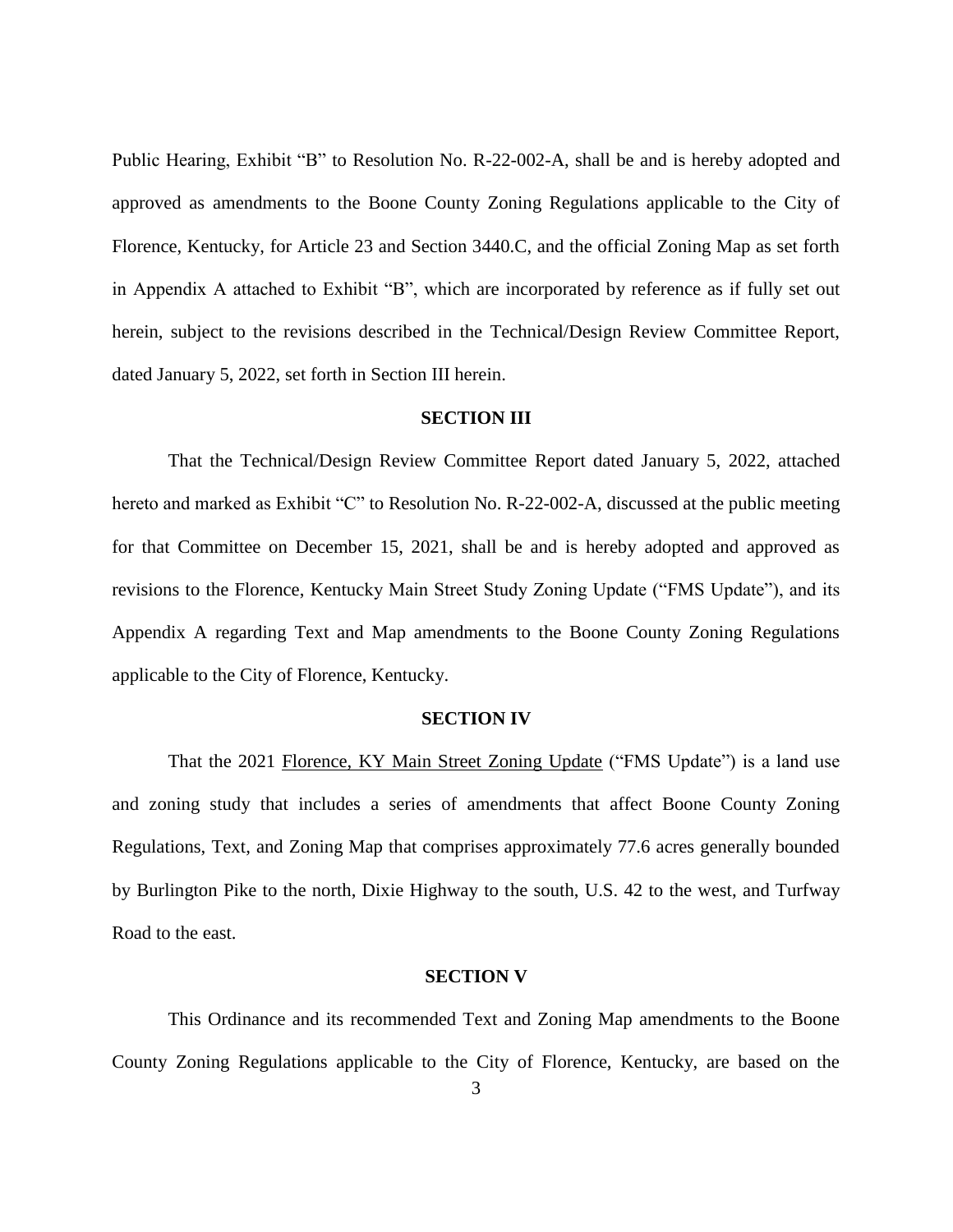Findings of Fact adopted by the Boone County Planning Commission as outlined in the Technical/Design Review Committee Report dated January 5, 2022, that Report being Exhibit "C" to Resolution No. R-22-002-A, attached hereto and incorporated by reference as if fully set out.

#### **SECTION VI**

This Ordinance and its Text and Zoning Map amendments to the Boone County Zoning Regulations are intended to promote the Public Health, Safety, and General Welfare of the Planning Unit, to facilitate orderly and harmonious land use development and intensity of land use, and to assist in proper regulation of congestion, circulation of people and commodities, and other legitimate governmental purposes recognized in Chapter 100 of the Kentucky Revised Statutes.

#### **SECTION VII**

All other terms, provisions, clauses, parts, sections, subparts, subsections, or portions of the current Zoning Regulation Text and Map as applicable to the City of Florence, Kentucky, shall and do hereby remain in full force and effect.

#### **SECTION VIII**

If the approval of this Ordinance or its Text or Zoning Map amendments herein shall be held invalid, in whole or in part, by any court of proper jurisdiction, that invalidity shall not affect the validity of any of the other zoning text regulations, zoning map, comprehensive plan, or other portions, provisions, or terms of any other regulations adopted as zoning or land use regulations as they are severable from this Ordinance, and are intended to have continued full force and effect regardless of any invalidity relating to this particular Ordinance.